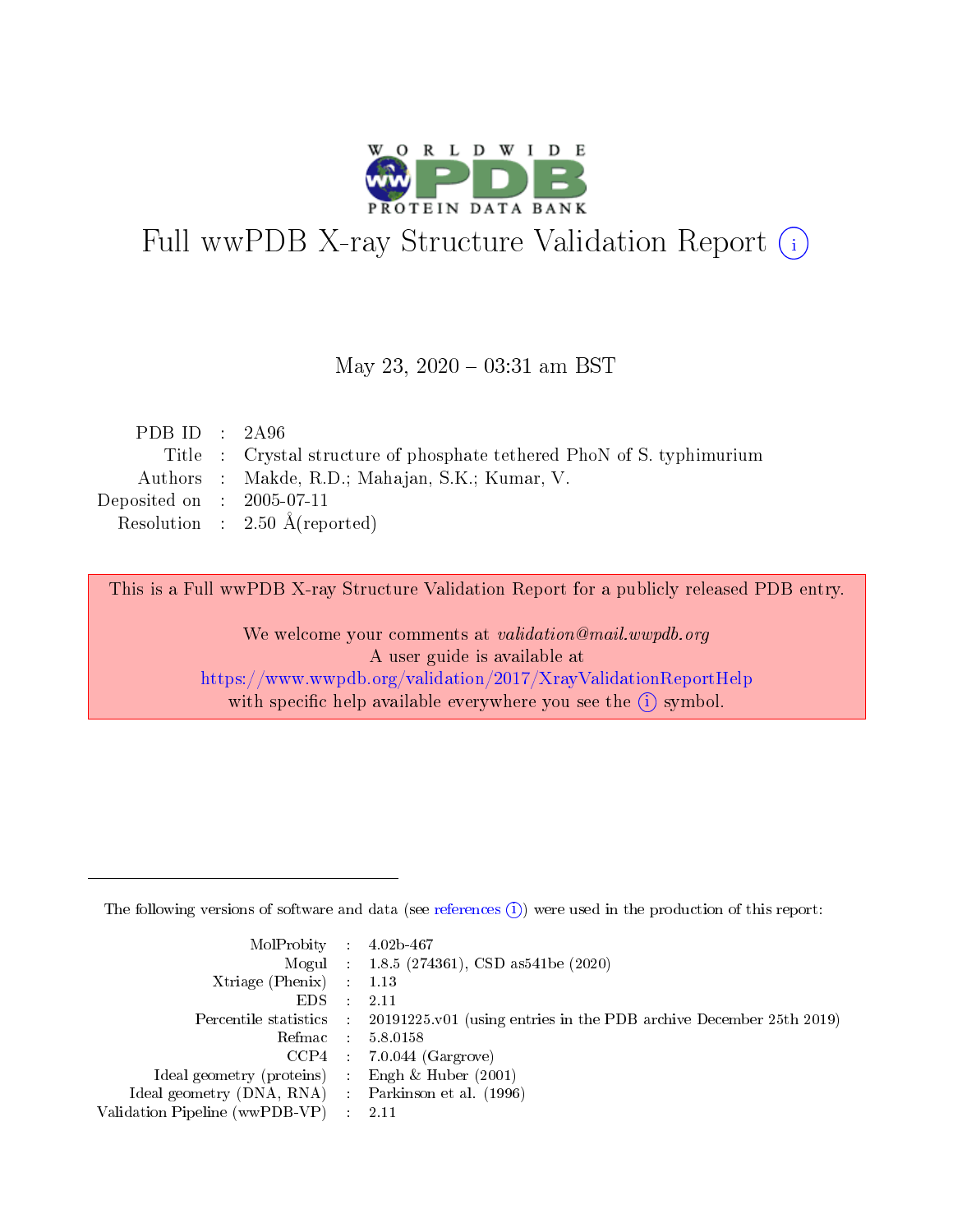## 1 [O](https://www.wwpdb.org/validation/2017/XrayValidationReportHelp#overall_quality)verall quality at a glance  $(i)$

The following experimental techniques were used to determine the structure: X-RAY DIFFRACTION

The reported resolution of this entry is 2.50 Å.

Percentile scores (ranging between 0-100) for global validation metrics of the entry are shown in the following graphic. The table shows the number of entries on which the scores are based.



| Metric                | Whole archive<br>$(\#\text{Entries})$ | Similar resolution<br>$(\#\text{Entries}, \text{resolution range}(\text{\AA}))$ |
|-----------------------|---------------------------------------|---------------------------------------------------------------------------------|
| $R_{free}$            | 130704                                | $4661(2.50-2.50)$                                                               |
| Clashscore            | 141614                                | $5346$ $(2.50-2.50)$                                                            |
| Ramachandran outliers | 138981                                | $5231 (2.50 - 2.50)$                                                            |
| Sidechain outliers    | 138945                                | $5233(2.50-2.50)$                                                               |
| RSRZ outliers         | 127900                                | $4559(2.50-2.50)$                                                               |

The table below summarises the geometric issues observed across the polymeric chains and their fit to the electron density. The red, orange, yellow and green segments on the lower bar indicate the fraction of residues that contain outliers for  $>=3, 2, 1$  and 0 types of geometric quality criteria respectively. A grey segment represents the fraction of residues that are not modelled. The numeric value for each fraction is indicated below the corresponding segment, with a dot representing fractions <=5% The upper red bar (where present) indicates the fraction of residues that have poor fit to the electron density. The numeric value is given above the bar.

| Mol |        | $\boxed{\text{Chain}}$ Length | Quality of chain |     |                  |
|-----|--------|-------------------------------|------------------|-----|------------------|
|     | А      | 250                           | 78%              | 9%  | 13%              |
|     | В      | 250                           | $\%$<br>74%      | 13% | 12%<br>$\bullet$ |
|     | $\cap$ | 250                           | $2\%$<br>75%     | 11% | 13%              |
|     |        | 250                           | $\%$<br>72%      | 16% | 12%              |

The following table lists non-polymeric compounds, carbohydrate monomers and non-standard residues in protein, DNA, RNA chains that are outliers for geometric or electron-density-fit crite-

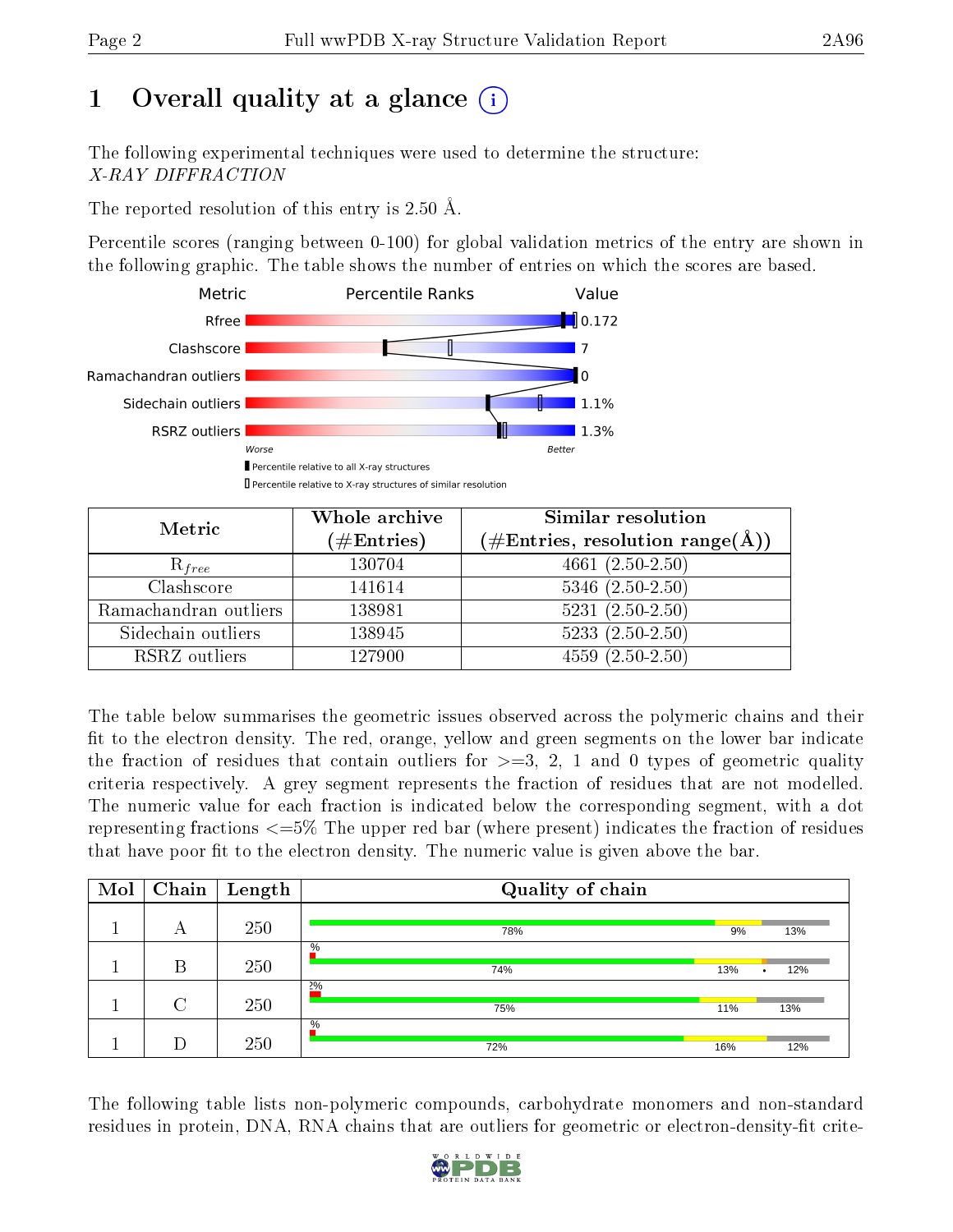ria:

|           |  |  | Mol   Type   Chain   Res   Chirality   Geometry   Clashes   Electron density |
|-----------|--|--|------------------------------------------------------------------------------|
| $P\Omega$ |  |  |                                                                              |

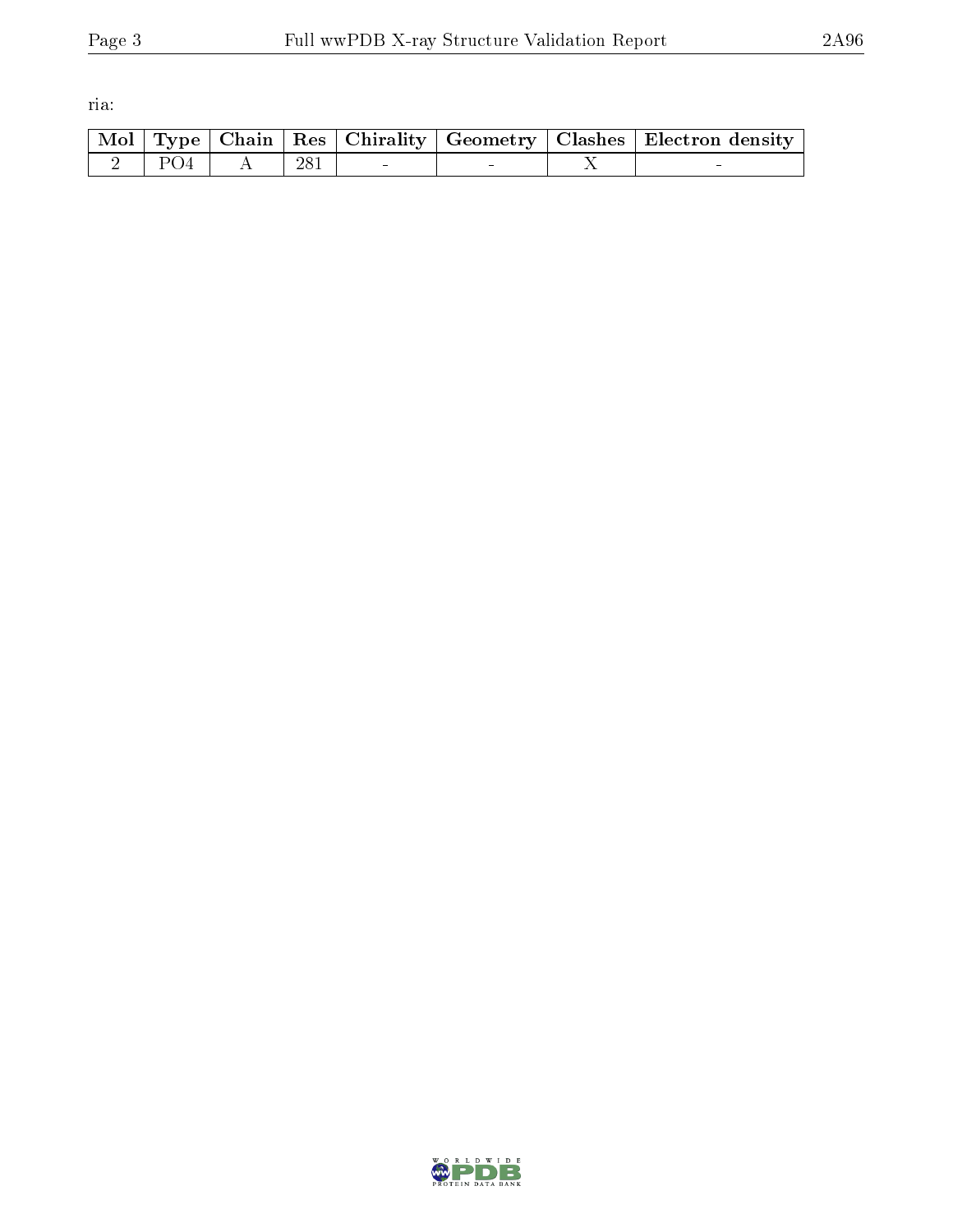## 2 Entry composition (i)

There are 3 unique types of molecules in this entry. The entry contains 7255 atoms, of which 0 are hydrogens and 0 are deuteriums.

In the tables below, the ZeroOcc column contains the number of atoms modelled with zero occupancy, the AltConf column contains the number of residues with at least one atom in alternate conformation and the Trace column contains the number of residues modelled with at most 2 atoms.

| Mol | Chain | Residues | Atoms |               |     |     |                | $ZeroOcc \mid AltConf \mid$ | $\operatorname{Trace}$ |  |
|-----|-------|----------|-------|---------------|-----|-----|----------------|-----------------------------|------------------------|--|
|     |       | 217      | Total |               |     |     | S              | 0                           |                        |  |
|     | А     |          | 1733  | 1099          | 307 | 323 | 4              |                             |                        |  |
|     | В     | 219      | Total | $\mathcal{C}$ | Ν   |     | S              | 0                           |                        |  |
|     |       |          | 1747  | 1107          | 309 | 326 | -5             |                             |                        |  |
|     |       | C<br>217 | Total | C             | N   |     | S              | $\overline{0}$              |                        |  |
|     |       |          | 1733  | 1099          | 307 | 323 | 4              |                             |                        |  |
|     |       |          | Total | C             | Ν   |     | S              |                             |                        |  |
|     | 219   | 1747     | 1107  | 309           | 326 | 5   | $\overline{0}$ |                             |                        |  |

• Molecule 1 is a protein called class A nonspecific acid phosphatase PhoN.

• Molecule 2 is PHOSPHATE ION (three-letter code: PO4) (formula:  $O_4P$ ).



|  | $Mol$   Chain   Residues | Atoms     | ZeroOcc   AltConf |
|--|--------------------------|-----------|-------------------|
|  |                          | Total O P |                   |
|  |                          | Total O P |                   |

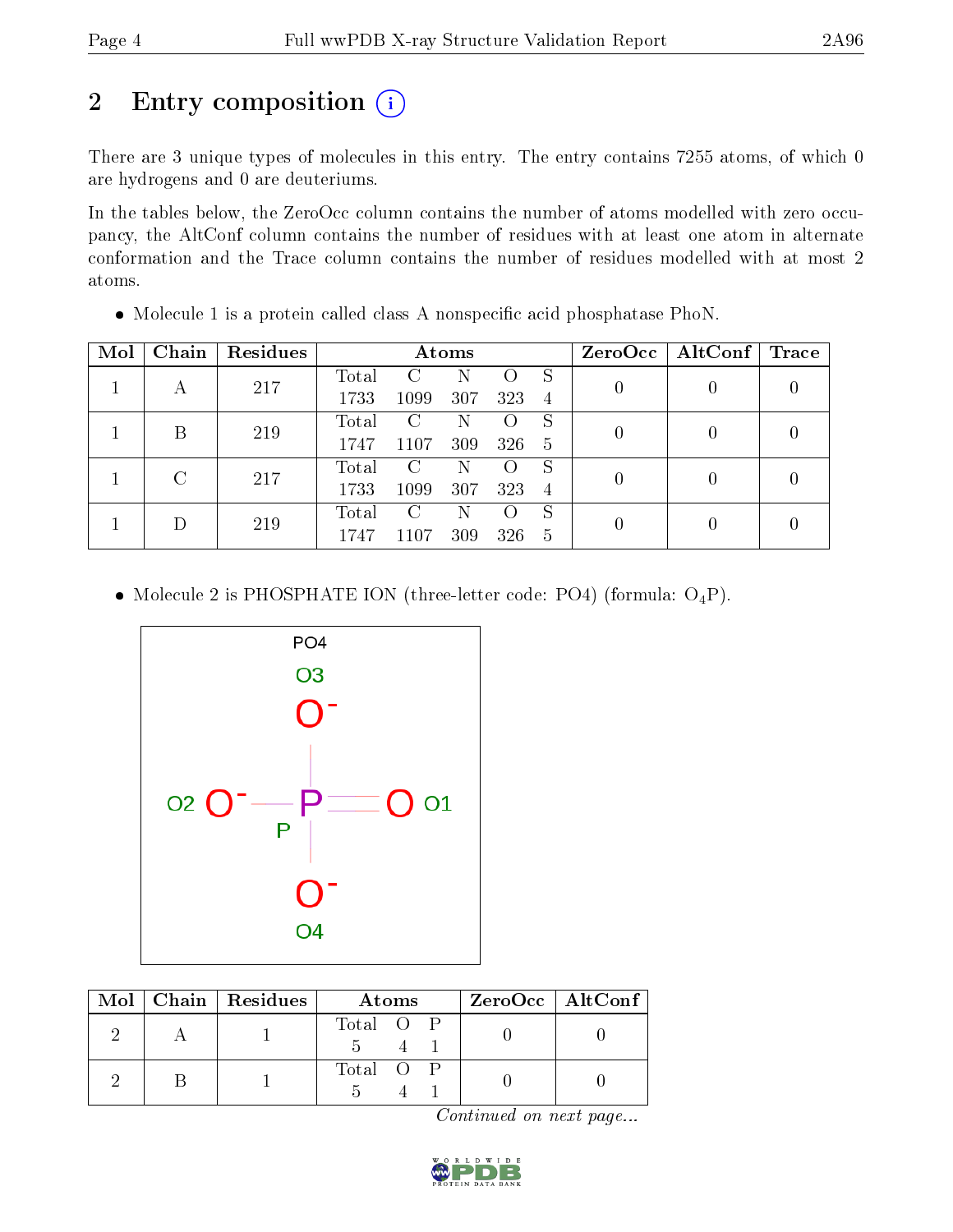Continued from previous page...

|  | $Mol$   Chain   Residues | Atoms     | $ZeroOcc$   AltConf |  |
|--|--------------------------|-----------|---------------------|--|
|  |                          | Total O P |                     |  |
|  |                          | Total O P |                     |  |

• Molecule 3 is water.

| Mol | Chain | Residues | Atoms                                 | ZeroOcc   AltConf |
|-----|-------|----------|---------------------------------------|-------------------|
| 3   | А     | 69       | Total<br>69<br>69                     |                   |
| 3   |       | 72       | Total<br>$\left($<br>72<br>72         |                   |
| 3   |       | 59       | Total<br>$\left( \right)$<br>59<br>59 |                   |
| 3   |       | 75       | Total<br>$\left( \right)$<br>75<br>75 |                   |

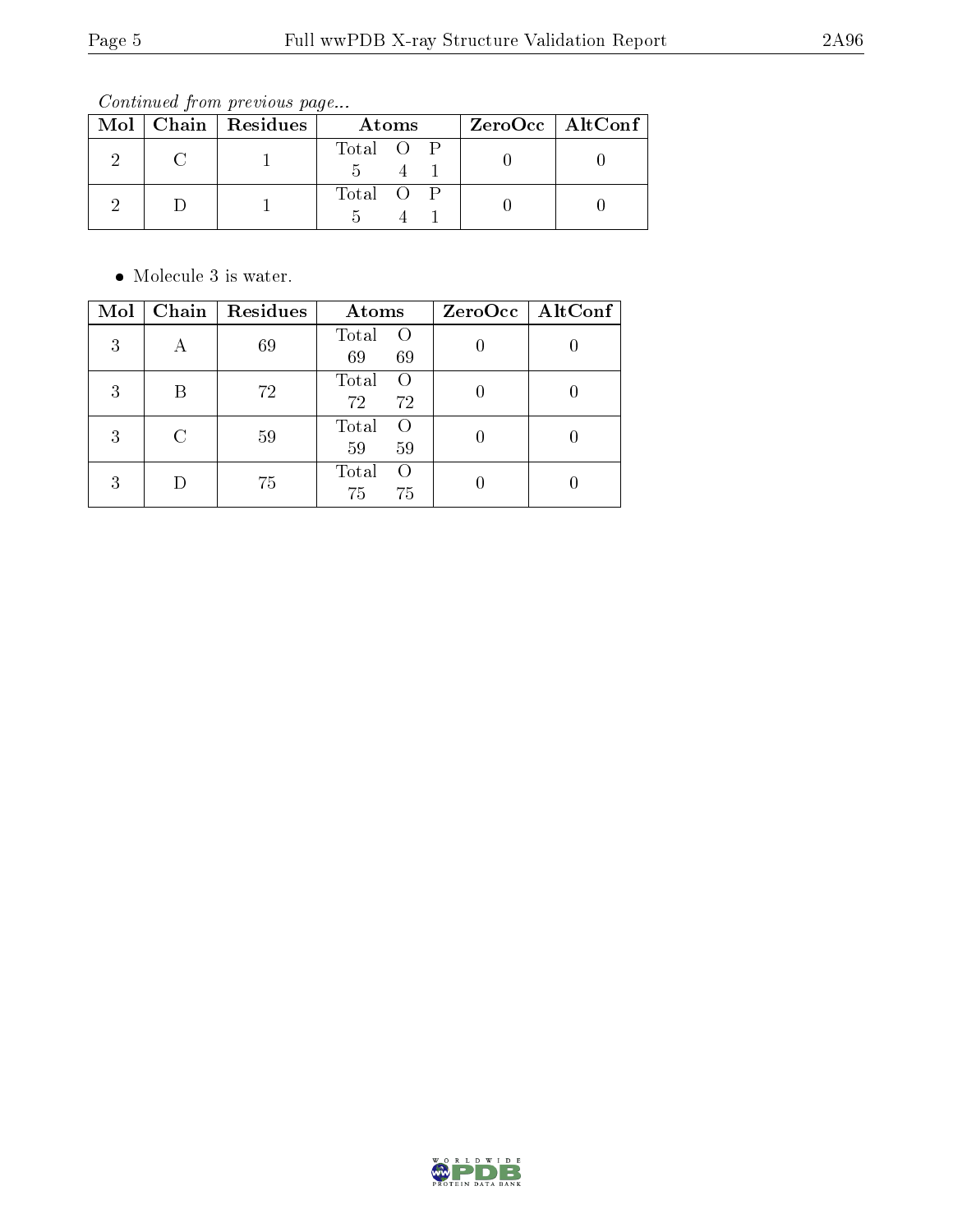## 3 Residue-property plots  $(i)$

These plots are drawn for all protein, RNA and DNA chains in the entry. The first graphic for a chain summarises the proportions of the various outlier classes displayed in the second graphic. The second graphic shows the sequence view annotated by issues in geometry and electron density. Residues are color-coded according to the number of geometric quality criteria for which they contain at least one outlier: green  $= 0$ , yellow  $= 1$ , orange  $= 2$  and red  $= 3$  or more. A red dot above a residue indicates a poor fit to the electron density (RSRZ  $> 2$ ). Stretches of 2 or more consecutive residues without any outlier are shown as a green connector. Residues present in the sample, but not in the model, are shown in grey.

• Molecule 1: class A nonspecific acid phosphatase PhoN

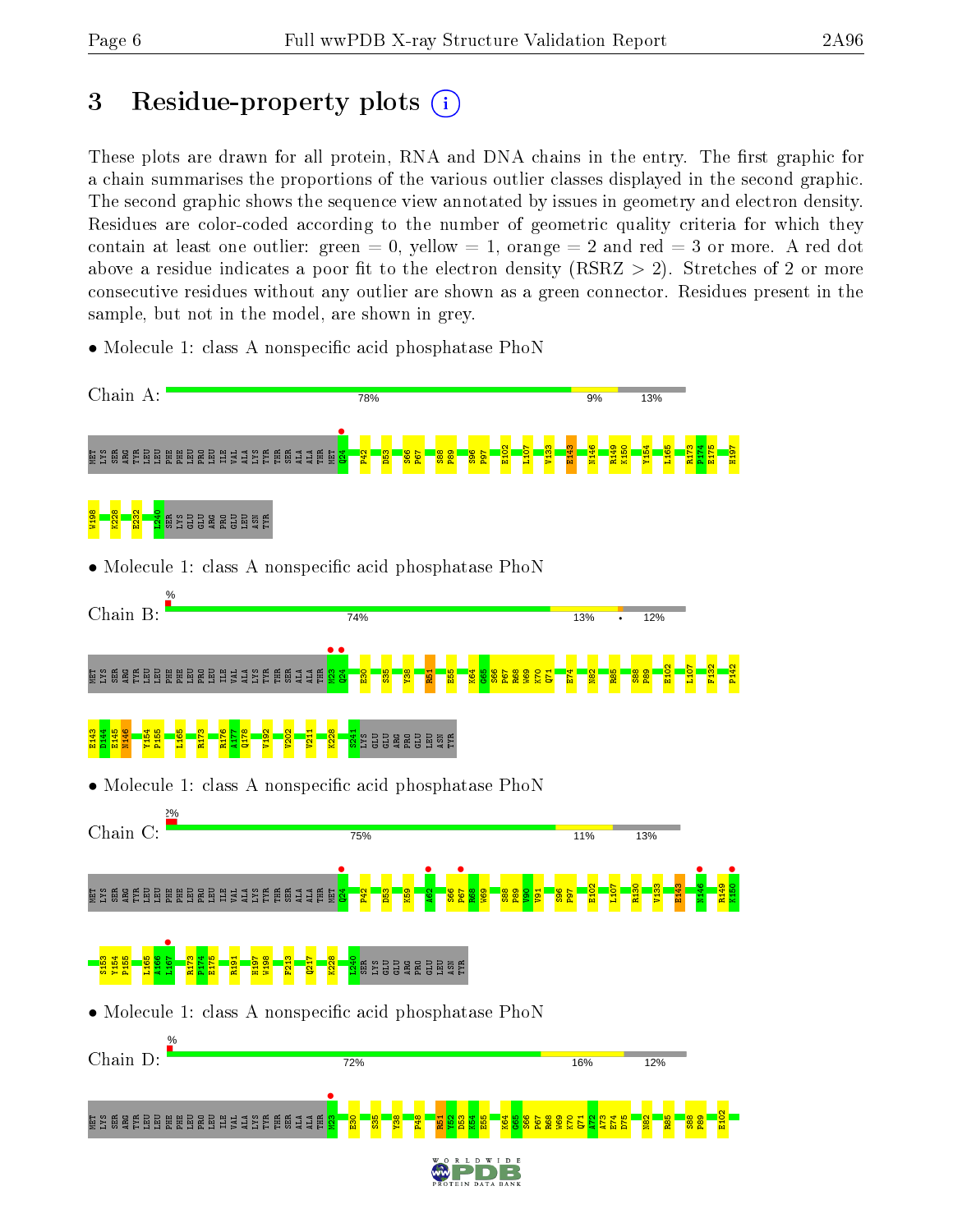# Ling<br><mark>197 - Sang ang pag-sang pag-sang pag-sang pag-sang pag-sang pag-sang pag-sang pag-sang pag-sang pag-sang pag-s</mark>

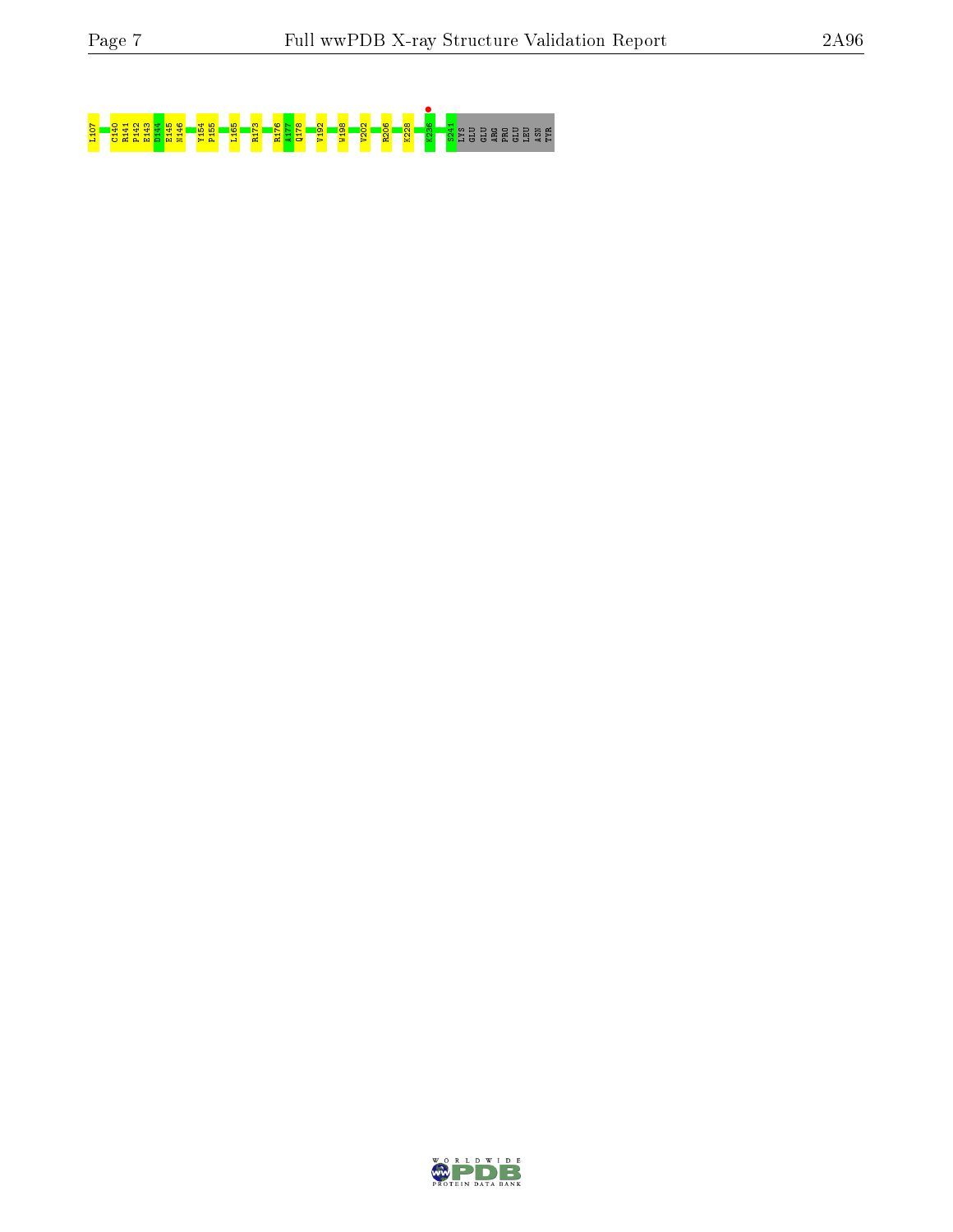## 4 Data and refinement statistics  $(i)$

| Property                                                             | Value                                                       | Source     |
|----------------------------------------------------------------------|-------------------------------------------------------------|------------|
| Space group                                                          | C121                                                        | Depositor  |
| Cell constants                                                       | 189.87Å<br>$45.08\text{\AA}$<br>$112.47\overline{\text{A}}$ | Depositor  |
| a, b, c, $\alpha$ , $\beta$ , $\gamma$                               | $90.00^{\circ}$<br>$111.58^\circ$<br>$90.00^{\circ}$        |            |
| Resolution $(A)$                                                     | $20.00 - 2.50$                                              | Depositor  |
|                                                                      | 28.54<br>$-2.50$                                            | <b>EDS</b> |
| % Data completeness                                                  | $88.2(20.00-2.50)$                                          | Depositor  |
| (in resolution range)                                                | 88.1 (28.54-2.50)                                           | <b>EDS</b> |
| $R_{merge}$                                                          | 0.09                                                        | Depositor  |
| $\mathrm{R}_{sym}$                                                   | (Not available)                                             | Depositor  |
| $\sqrt{I/\sigma(I)} > 1$                                             | $2.20$ (at $2.51\text{\AA}$ )                               | Xtriage    |
| Refinement program                                                   | <b>CNS 1.1</b>                                              | Depositor  |
|                                                                      | 0.170, 0.214                                                | Depositor  |
| $R, R_{free}$                                                        | $0.171$ ,<br>0.172                                          | DCC        |
| $R_{free}$ test set                                                  | 1395 reflections $(5.08\%)$                                 | wwPDB-VP   |
| Wilson B-factor $(A^2)$                                              | 25.3                                                        | Xtriage    |
| Anisotropy                                                           | 0.282                                                       | Xtriage    |
| Bulk solvent $k_{sol}(e/\mathring{A}^3)$ , $B_{sol}(\mathring{A}^2)$ | 0.33, 61.1                                                  | <b>EDS</b> |
| L-test for twinning <sup>2</sup>                                     | $< L >$ = 0.48, $< L2$ = 0.31                               | Xtriage    |
| Estimated twinning fraction                                          | No twinning to report.                                      | Xtriage    |
| $F_o, F_c$ correlation                                               | 0.95                                                        | <b>EDS</b> |
| Total number of atoms                                                | 7255                                                        | wwPDB-VP   |
| Average B, all atoms $(A^2)$                                         | 28.0                                                        | wwPDB-VP   |

Xtriage's analysis on translational NCS is as follows: The largest off-origin peak in the Patterson function is  $7.36\%$  of the height of the origin peak. No significant pseudotranslation is detected.

<sup>&</sup>lt;sup>2</sup>Theoretical values of  $\langle |L| \rangle$ ,  $\langle L^2 \rangle$  for acentric reflections are 0.5, 0.333 respectively for untwinned datasets, and 0.375, 0.2 for perfectly twinned datasets.



<span id="page-7-1"></span><span id="page-7-0"></span><sup>1</sup> Intensities estimated from amplitudes.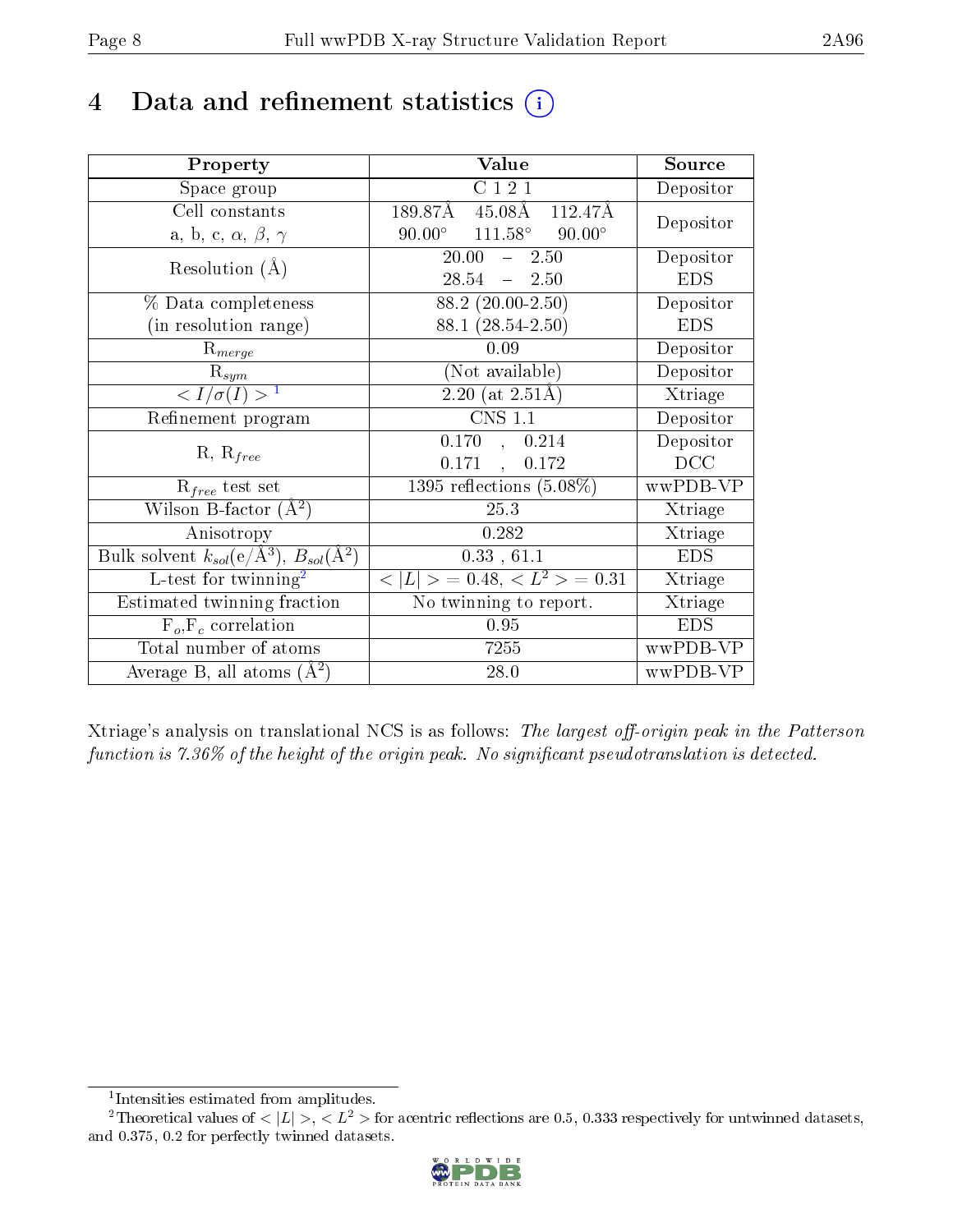## 5 Model quality  $(i)$

### 5.1 Standard geometry  $(i)$

Bond lengths and bond angles in the following residue types are not validated in this section: PO4

The Z score for a bond length (or angle) is the number of standard deviations the observed value is removed from the expected value. A bond length (or angle) with  $|Z| > 5$  is considered an outlier worth inspection. RMSZ is the root-mean-square of all Z scores of the bond lengths (or angles).

| Mol            | Chain  |             | Bond lengths    | Bond angles |            |  |
|----------------|--------|-------------|-----------------|-------------|------------|--|
|                |        | <b>RMSZ</b> | $\# Z  > 5$     | <b>RMSZ</b> | H Z <br>>5 |  |
| $\mathbf{1}$   | A      | 0.38        | 0/1781          | 0.57        | 0/2417     |  |
| $\mathbf{1}$   | R      | 0.37        | 0/1795          | 0.56        | 0/2435     |  |
| $\mathbf{1}$   | $\cap$ | 0.37        | 0/1781          | 0.57        | 0/2417     |  |
| $\blacksquare$ | Ð      | 0.37        | 0/1795          | 0.56        | 0/2435     |  |
| All            | Αll    | 0.37        | $^{\prime}7152$ | 0.56        | /9704      |  |

There are no bond length outliers.

There are no bond angle outliers.

There are no chirality outliers.

There are no planarity outliers.

#### $5.2$  Too-close contacts  $\overline{1}$

In the following table, the Non-H and H(model) columns list the number of non-hydrogen atoms and hydrogen atoms in the chain respectively. The H(added) column lists the number of hydrogen atoms added and optimized by MolProbity. The Clashes column lists the number of clashes within the asymmetric unit, whereas Symm-Clashes lists symmetry related clashes.

| Mol |   |      | $\boxed{\text{Chain}}$   Non-H   H(model) | H(added) |             | $Clashes$   Symm-Clashes |
|-----|---|------|-------------------------------------------|----------|-------------|--------------------------|
|     |   | 1733 |                                           | 1679     | 29          |                          |
|     | B | 1747 |                                           | 1693     | 20          |                          |
|     |   | 1733 |                                           | 1679     | 24          |                          |
|     |   | 1747 |                                           | 1693     | $3^{\circ}$ |                          |
| 6)  |   |      |                                           |          |             |                          |
| ٠,  | R |      |                                           |          |             |                          |
| റ   |   |      |                                           |          |             |                          |
|     |   |      |                                           |          |             |                          |
|     |   | ĥС   |                                           |          |             |                          |

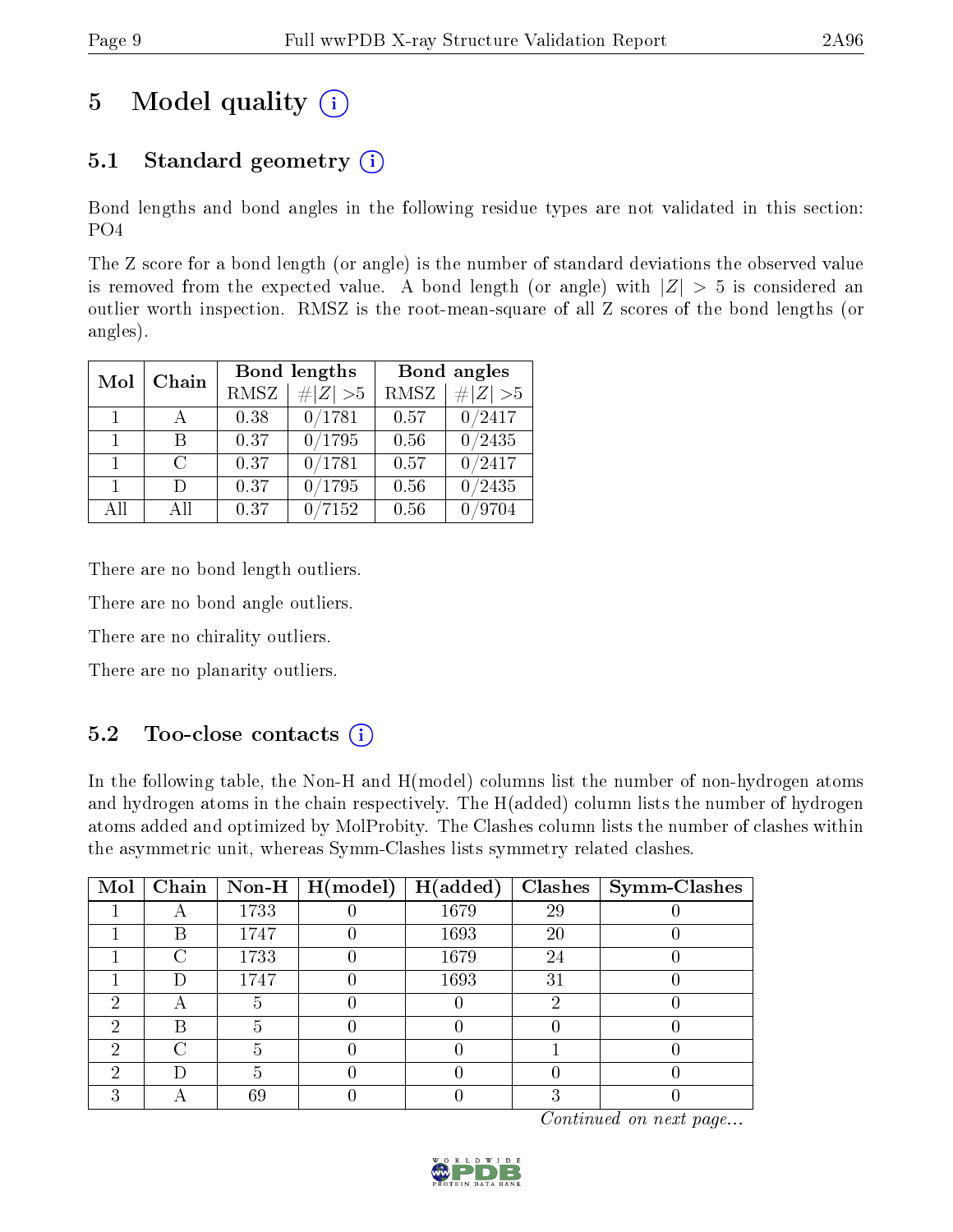|  |        |  | Mol   Chain   Non-H   H(model)   H(added)   Clashes   Symm-Clashes |
|--|--------|--|--------------------------------------------------------------------|
|  |        |  |                                                                    |
|  |        |  |                                                                    |
|  |        |  |                                                                    |
|  | 7255 - |  |                                                                    |

Continued from previous page...

The all-atom clashscore is defined as the number of clashes found per 1000 atoms (including hydrogen atoms). The all-atom clashscore for this structure is 7.

All (95) close contacts within the same asymmetric unit are listed below, sorted by their clash magnitude.

| Atom-1              | Atom-2               | Interatomic    | Clash           |
|---------------------|----------------------|----------------|-----------------|
|                     |                      | distance $(A)$ | overlap $(\AA)$ |
| 1:B:102:GLU:HG2     | 1:B:228:LYS:HB2      | 1.66           | 0.77            |
| 1:A:197:HIS:HE2     | 2:A:281:PO4:P        | 2.08           | 0.76            |
| 1:C:66:SER:HB2      | 1:C:67:PRO:HD2       | 1.67           | 0.76            |
| 1: D: 102: GLU: HG2 | 1:D:228:LYS:HB2      | 1.67           | 0.75            |
| 1: A:66: SER:HB2    | 1: A:67: PRO:HD2     | 1.69           | 0.75            |
| 1:A:146:ASN:ND2     | 1: D: 74: GLU: HG2   | 2.01           | 0.75            |
| 1:A:88:SER:HB2      | 1:A:89:PRO:HD3       | 1.70           | 0.74            |
| 1:A:107:LEU:HD22    | 1:A:165:LEU:HDI1     | 1.71           | 0.73            |
| 1:C:88:SER:HB2      | 1:C:89:PRO:HD3       | 1.70           | 0.72            |
| 1:C:107:LEU:HD22    | 1:C:165:LEU:HD11     | 1.75           | 0.68            |
| 1:C:228:LYS:HE3     | 3:C:337:HOH:O        | 1.92           | 0.68            |
| 1: A: 150: LYS: NZ  | 1: D: 141: ARG: HH12 | 1.94           | 0.66            |
| 1: A:102: GLU:HG2   | 1:A:228:LYS:HB3      | 1.79           | 0.65            |
| 1:A:42:PRO:HG3      | 1: A: 154: TYR: CD2  | 2.31           | 0.65            |
| 1:C:102:GLU:HG2     | 1:C:228:LYS:HB3      | 1.80           | 0.64            |
| 1:C:42:PRO:HG3      | 1:C:154:TYR:CD2      | 2.33           | 0.64            |
| 1:B:88:SER:HB2      | 1:B:89:PRO:HD3       | 1.81           | 0.63            |
| 1:C:143:GLU:OE1     | 1:C:143:GLU:N        | 2.31           | 0.63            |
| 1:A:133:VAL:HG22    | 1:A:149:ARG:NH1      | 2.15           | 0.60            |
| 1:C:133:VAL:HG22    | 1:C:149:ARG:NH1      | 2.16           | 0.60            |
| 1:C:173:ARG:HG3     | 1:C:175:GLU:OE1      | 2.01           | 0.60            |
| 1: D:88: SER:HB2    | 1:D:89:PRO:HD3       | 1.83           | 0.60            |
| 1:A:150:LYS:NZ      | 1:D:141:ARG:HH22     | 2.02           | 0.58            |
| 1:A:107:LEU:CD2     | 1:A:165:LEU:HD11     | 2.33           | 0.57            |
| 1:A:173:ARG:HG3     | 1: A:175: GLU:OE1    | 2.06           | $0.56\,$        |
| 1: D: 51: ARG: HD3  | 1:D:55:GLU:OE2       | 2.06           | $0.56\,$        |
| 1:B:51:ARG:HD3      | 1:B:55:GLU:OE2       | 2.06           | 0.56            |
| 1:C:67:PRO:HG2      | 3:C:304:HOH:O        | 2.06           | 0.56            |
| 1:A:150:LYS:HZ1     | 1:D:141:ARG:HH12     | 1.54           | 0.55            |
| 1:A:150:LYS:HZ3     | 1: D: 141: ARG: HH22 | 1.55           | 0.55            |

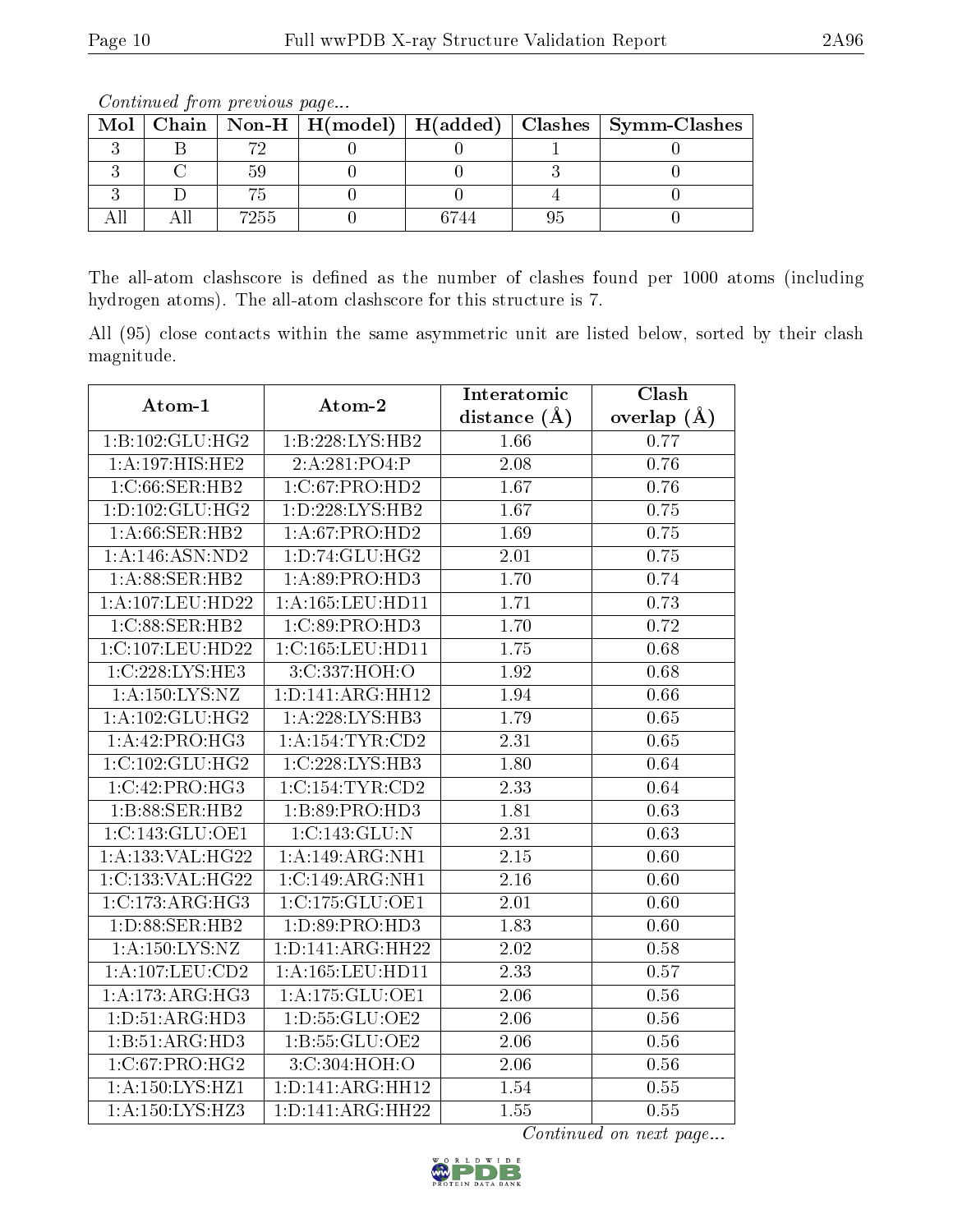| Continuea from previous page |                             | Interatomic    | Clash           |
|------------------------------|-----------------------------|----------------|-----------------|
| Atom-1                       | Atom-2                      | distance $(A)$ | overlap $(\AA)$ |
| 1:A:146:ASN:OD1              | 1: D: 85: ARG: CZ           | 2.55           | 0.55            |
| $1:$ A:143: $GLU:$ N         | 1: A:143: GLU:OE1           | 2.40           | 0.53            |
| 1: D: 107: LEU: CD2          | 1: D: 165: LEU: HD11        | 2.40           | 0.51            |
| 1:C:107:LEU:CD2              | 1:C:165:LEU:HD11            | 2.39           | 0.51            |
| 1:B:173:ARG:HG3              | 1:B:176:ARG:HG2             | 1.92           | 0.51            |
| 1: D:206: ARG:HD2            | 3:D:336:HOH:O               | $2.10\,$       | 0.51            |
| 1:C:197:HIS:NE2              | 2:C:283:PO4:P               | 2.83           | 0.51            |
| 1:B:107:LEU:CD2              | 1:B:165:LEU:HD11            | 2.40           | 0.50            |
| 1:D:75:ASP:HB3               | 3:D:342:HOH:O               | 2.11           | 0.50            |
| 1: D: 173: ARG: HG3          | 1: D: 176: ARG: HG2         | 1.94           | 0.49            |
| 1:C:175:GLU:H                | 1:C:175:GLU:CD              | 2.15           | 0.49            |
| 1: D: 178: GLN: HG2          | 3:D:302:HOH:O               | 2.13           | 0.48            |
| 1:A:173:ARG:HH11             | 1:A:173:ARG:HG3             | 1.79           | 0.48            |
| 1: A:67: PRO:HG2             | 3:A:303:HOH:O               | 2.13           | 0.48            |
| 1: D: 142: PRO: HA           | 1: D: 145: GLU: OE2         | 2.14           | 0.48            |
| 1: D: 35: SER: HA            | 1: D:38: TYR: CE2           | 2.50           | 0.47            |
| 1:C:173:ARG:HH11             | 1: C: 173: ARG: HG3         | 1.79           | 0.47            |
| 1: A:146: ASN:OD1            | 1:D:85:ARG:NH1              | 2.48           | 0.47            |
| 1:B:68:ARG:HD2               | 1:B:71:GLN:NE2              | 2.30           | 0.46            |
| 1:B:146:ASN:HD22             | 1:B:146:ASN:HA              | 1.57           | 0.46            |
| 1: D:68: ARG:HD2             | 1: D: 71: GLN: NE2          | 2.31           | 0.46            |
| 1:B:35:SER:HA                | 1:B:38:TYR:CE2              | 2.50           | 0.46            |
| 1:A:175:GLU:H                | 1: A: 175: GLU: CD          | 2.19           | 0.45            |
| 1:B:30:GLU:H                 | 1:B:30:GLU:CD               | 2.20           | 0.45            |
| 1:B:142:PRO:HA               | 1:B:145:GLU:OE2             | 2.17           | 0.45            |
| 1: D: 70: LYS: HE2           | 1:D:74:GLU:OE2              | 2.17           | 0.45            |
| 1:B:70:LYS:HE2               | $1:B:74:GLU:O\overline{E2}$ | 2.17           | 0.44            |
| 1:A:173:ARG:NH1              | 1: A:175: GLU:OE1           | 2.50           | 0.44            |
| 1:D:192:VAL:HG23             | 1:D:202:VAL:HG21            | 1.99           | 0.44            |
| 1:B:64:LYS:HG3               | 1: B:69:TRP:CE2             | 2.52           | 0.44            |
| 1:B:192:VAL:HG23             | 1:B:202:VAL:HG21            | 2.00           | 0.44            |
| 1:B:178:GLN:HG2              | 3:B:300:HOH:O               | 2.18           | 0.43            |
| 1:C:191:ARG:HD3              | 3:C:295:HOH:O               | 2.18           | 0.43            |
| 1:A:149:ARG:HG2              | 1:A:149:ARG:HH11            | 1.83           | 0.43            |
| 1: A: 53: ASP: HB3           | 1: A:198:TRP:CE3            | 2.52           | 0.43            |
| 3:A:324:HOH:O                | 1:B:211:VAL:HG13            | 2.18           | 0.43            |
| 1: D: 178: GLN: HG2          | 3:D:352:HOH:O               | 2.18           | 0.43            |
| 1:D:64:LYS:HG3               | 1: D:69:TRP:CE2             | 2.54           | 0.43            |
| 1:C:213:PHE:O                | 1:C:217:GLN:HG2             | 2.18           | 0.43            |
| 1: D:30: GLU:CD              | 1: D:30: GLU: H             | 2.21           | 0.43            |
| 1: A:66:SER:CB               | 1:A:67:PRO:HD2              | 2.45           | 0.42            |

Continued from previous page.

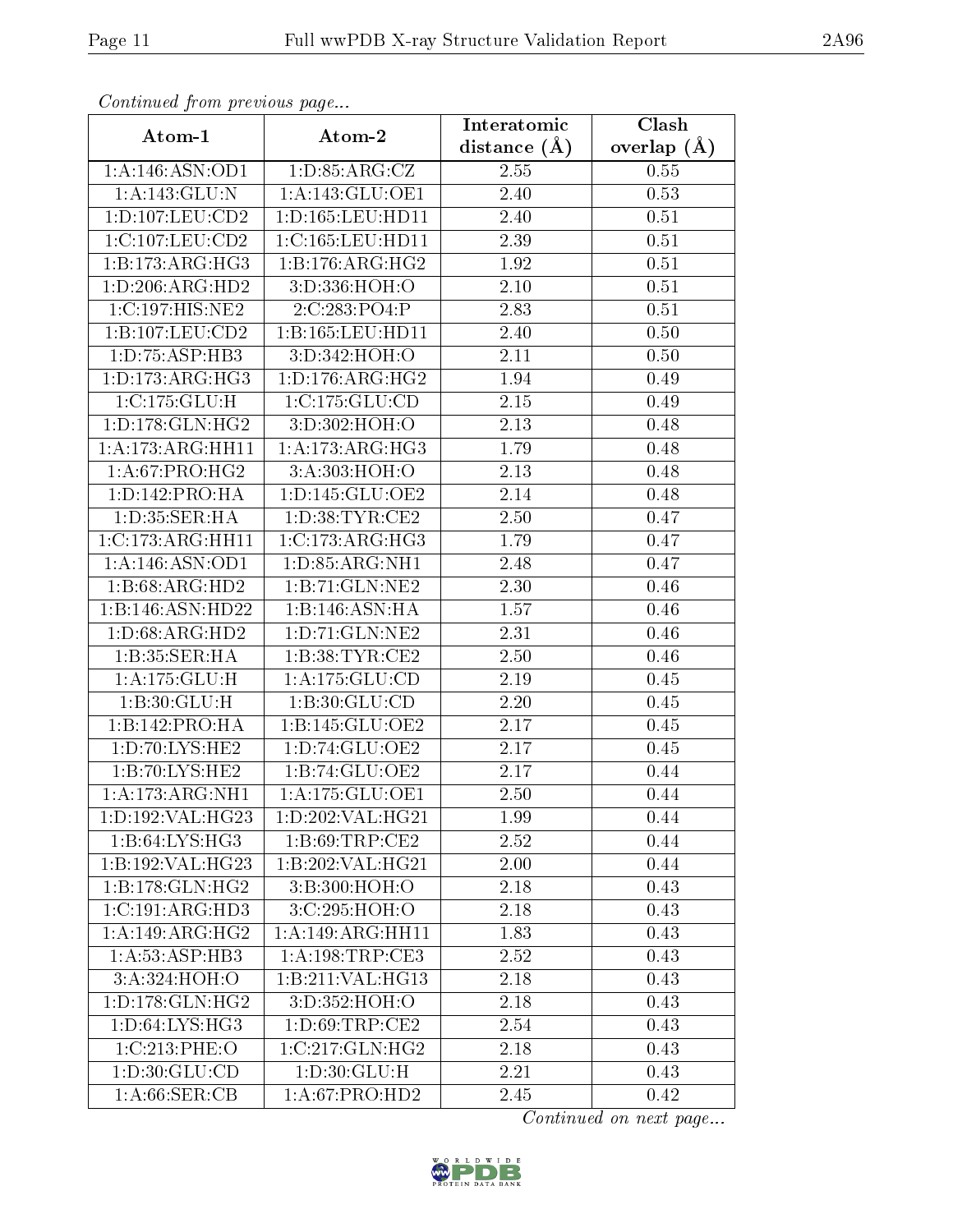| Atom-1              | Atom-2              | Interatomic      | Clash         |
|---------------------|---------------------|------------------|---------------|
|                     |                     | distance $(\AA)$ | overlap $(A)$ |
| 1: D: 154: TYR: HA  | 1:D:155:PRO:HA      | 1.81             | 0.42          |
| 1:C:91:VAL:HG22     | 1:C:173:ARG:HD3     | 2.01             | 0.42          |
| 1:B:154:TYR:HA      | 1:B:155:PRO:HA      | 1.81             | 0.42          |
| 1: D: 82: ASN: OD1  | 1: D: 85: ARG: NH1  | 2.52             | 0.42          |
| 1:A:149:ARG:HE      | 1: D: 85: ARG: HD2  | 1.84             | 0.42          |
| 1: C: 154: TYR: HA  | 1:C:155:PRO:HA      | 1.87             | 0.42          |
| 1: D: 53: ASP: HB3  | 1: D: 198: TRP: CE3 | 2.55             | 0.41          |
| 1: A: 197: HIS: NE2 | 2: A:281:PO4:P      | 2.86             | 0.41          |
| 1:C:143:GLU:CD      | 1:C:143:GLU:H       | 2.22             | 0.41          |
| 1: C: 53: ASP: HB3  | 1:C:198:TRP:CE3     | 2.56             | 0.41          |
| 1:D:73:ALA:HA       | 1: D: 140: CYS: SG  | 2.61             | 0.41          |
| 1: D:66: SER:HB2    | 1: D:67: PRO:CD     | 2.51             | 0.41          |
| 1:B:66:SER:HB2      | 1:B:67:PRO:CD       | 2.51             | 0.41          |
| 1:C:130:ARG:HG3     | 1:C:153:SER:HB2     | 2.01             | 0.41          |
| 1:C:66:SER:O        | 1:C:69:TRP:HB3      | 2.21             | 0.41          |
| 1: D:64: LYS:HA     | 1: D:69:TRP:CD1     | 2.56             | 0.41          |
| 1:B:132:PHE:CE1     | 1:B:145:GLU:HG2     | 2.56             | 0.41          |
| 1:B:82:ASN:OD1      | 1:5:85:ARG:NH1      | 2.54             | 0.41          |
| 1:C:59:LYS:HE3      | 1: D: 48: PRO:HG2   | 2.02             | 0.41          |
| 1:A:228:LYS:HE3     | 3:A:336:HOH:O       | 2.20             | 0.40          |
| 1: A:96: SER: HB2   | 1: A:97: PRO:HD2    | 2.03             | 0.40          |
| 1:C:96:SER:HB2      | 1:C:97:PRO:HD2      | 2.03             | 0.40          |
| 1:A:228:LYS:O       | 1: A: 232: GLU: HG3 | 2.21             | 0.40          |
| 1:B:64:LYS:HA       | 1: B:69:TRP:CD1     | 2.56             | 0.40          |

Continued from previous page...

There are no symmetry-related clashes.

#### 5.3 Torsion angles (i)

#### 5.3.1 Protein backbone (i)

In the following table, the Percentiles column shows the percent Ramachandran outliers of the chain as a percentile score with respect to all X-ray entries followed by that with respect to entries of similar resolution.

The Analysed column shows the number of residues for which the backbone conformation was analysed, and the total number of residues.

| Mol   Chain | Analysed                                | Favoured   Allowed   Outliers   Percentiles |  |                 |  |
|-------------|-----------------------------------------|---------------------------------------------|--|-----------------|--|
|             | $215/250$ (86\%)   209 (97\%)   6 (3\%) |                                             |  | $\vert$ 100 100 |  |

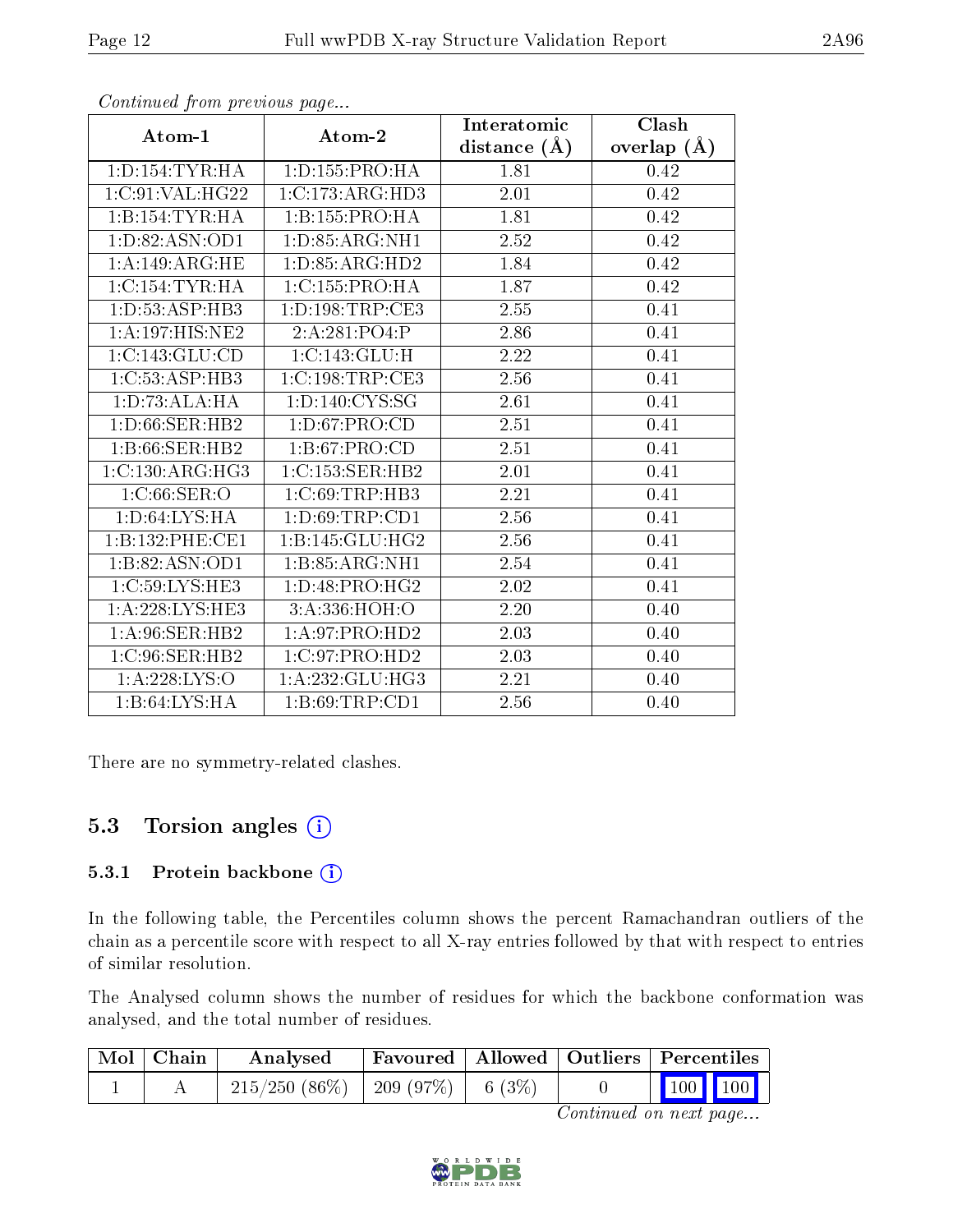| Mol | Chain   | Analysed         | Favoured    | Allowed   | Outliers | Percentiles |             |
|-----|---------|------------------|-------------|-----------|----------|-------------|-------------|
|     |         | $217/250$ (87%)  | $213(98\%)$ | $4(2\%)$  |          | 100         | $\vert$ 100 |
|     | $\rm C$ | $215/250(86\%)$  | 208(97%)    | 7(3%)     |          |             | 100         |
|     | D.      | 217/250(87%)     | $214(99\%)$ | $3(1\%)$  |          | 100         | $100 \mid$  |
| All | All     | $864/1000(86\%)$ | 844 (98%)   | $20(2\%)$ |          |             | 100         |

Continued from previous page...

There are no Ramachandran outliers to report.

#### 5.3.2 Protein sidechains  $(i)$

In the following table, the Percentiles column shows the percent sidechain outliers of the chain as a percentile score with respect to all X-ray entries followed by that with respect to entries of similar resolution.

The Analysed column shows the number of residues for which the sidechain conformation was analysed, and the total number of residues.

| Mol | Chain   | Analysed      | Rotameric     | Outliers | Percentiles |    |
|-----|---------|---------------|---------------|----------|-------------|----|
|     | A       | 182/212 (86%) | 181 $(100\%)$ | $1(0\%)$ | 88          | 96 |
|     | B.      | 184/212 (87%) | 181 (98%)     | $3(2\%)$ | 62          | 84 |
|     | $\rm C$ | 182/212 (86%) | 181 (100%)    | $1(0\%)$ | 88          | 96 |
|     | D.      | 184/212(87%)  | 181 (98%)     | $3(2\%)$ | 62          | 84 |
| All | All     | 732/848 (86%) | 724 (99%)     | $8(1\%)$ | 73          | 89 |

All (8) residues with a non-rotameric sidechain are listed below:

| Mol | Chain          | Res | Type       |
|-----|----------------|-----|------------|
|     | А              | 143 | GLU        |
| 1   | В              | 51  | $\rm{ARG}$ |
| 1   | R              | 143 | GLU        |
| 1   | В              | 146 | <b>ASN</b> |
|     | $\overline{C}$ | 143 | GLU        |
|     | Ð              | 51  | $\rm{ARG}$ |
|     |                | 143 | GLU        |
|     |                | 146 | <b>ASN</b> |

Some sidechains can be flipped to improve hydrogen bonding and reduce clashes. All (9) such sidechains are listed below:

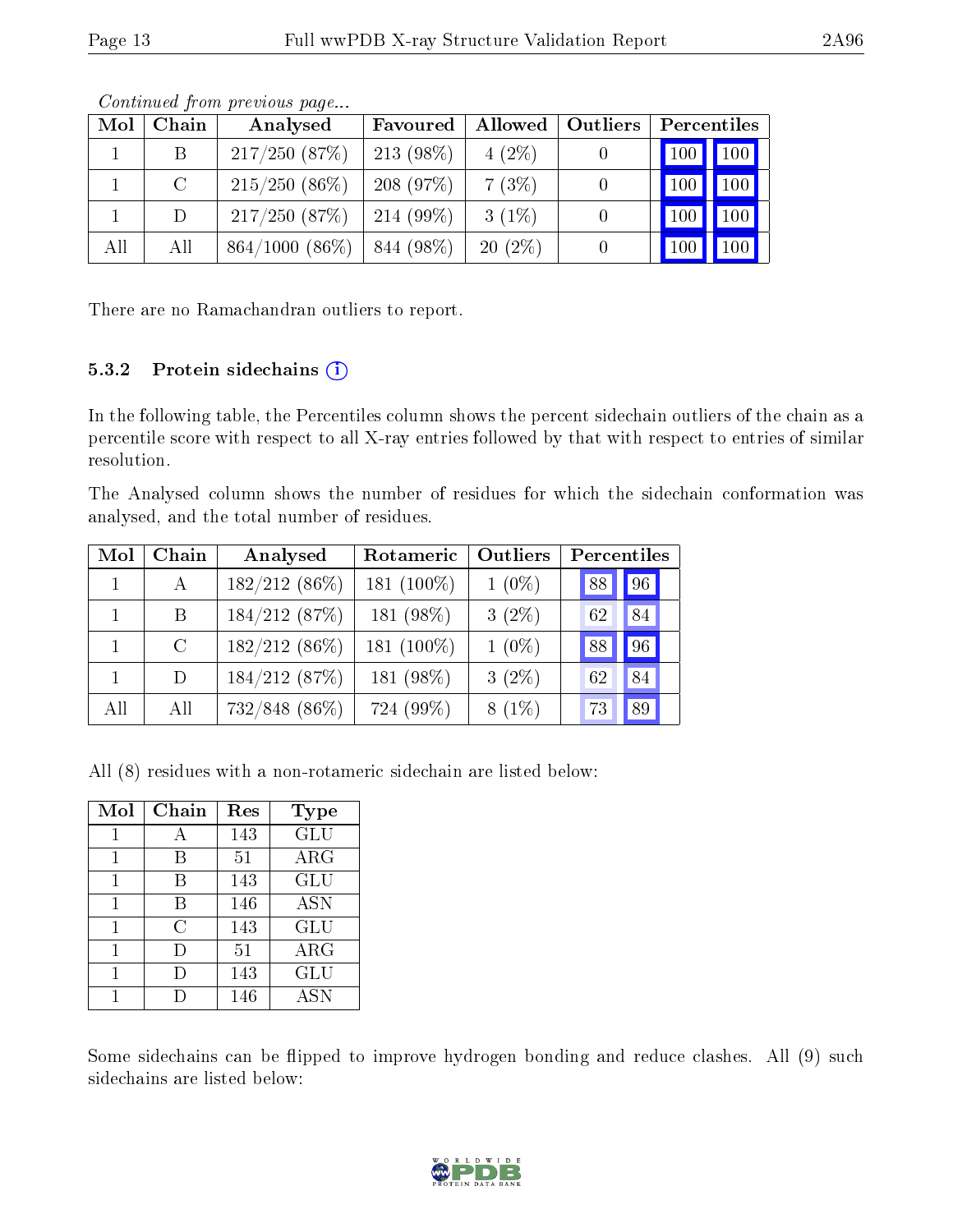| Mol | Chain | Res | Type       |
|-----|-------|-----|------------|
|     |       | 24  | <b>GLN</b> |
| 1   | В     | 71  | GLN        |
| 1   | B     | 146 | <b>ASN</b> |
| 1   | В     | 237 | <b>ASN</b> |
| 1   | С     | 24  | <b>GLN</b> |
| 1   | Ð     | 71  | <b>GLN</b> |
| 1   | I)    | 108 | <b>GLN</b> |
| 1   | Ð     | 146 | <b>ASN</b> |
|     |       | 237 | <b>ASN</b> |

#### $5.3.3$  RNA  $(i)$

There are no RNA molecules in this entry.

#### 5.4 Non-standard residues in protein, DNA, RNA chains (i)

There are no non-standard protein/DNA/RNA residues in this entry.

#### 5.5 Carbohydrates (i)

There are no carbohydrates in this entry.

#### 5.6 Ligand geometry  $(i)$

4 ligands are modelled in this entry.

In the following table, the Counts columns list the number of bonds (or angles) for which Mogul statistics could be retrieved, the number of bonds (or angles) that are observed in the model and the number of bonds (or angles) that are defined in the Chemical Component Dictionary. The Link column lists molecule types, if any, to which the group is linked. The Z score for a bond length (or angle) is the number of standard deviations the observed value is removed from the expected value. A bond length (or angle) with  $|Z| > 2$  is considered an outlier worth inspection. RMSZ is the root-mean-square of all Z scores of the bond lengths (or angles).

| Mol            |      | Chain | Res | Link                         | Bond lengths      |          |             | Bond angles |      |   |
|----------------|------|-------|-----|------------------------------|-------------------|----------|-------------|-------------|------|---|
|                | Type |       |     |                              | $\mathrm{Counts}$ | RMSZ     | # $ Z  > 2$ | Counts      | RMSZ | # |
| ച              | PO4  |       | 281 | $\overline{\phantom{a}}$     | 4.4.4             | .60      |             | 6.6.6       | 0.45 |   |
| $\overline{2}$ | PO4  | Β     | 282 | $\qquad \qquad \blacksquare$ | 4,4,4             | 1.60     |             | 6.6.6       | 0.43 |   |
| ച              | PO4  |       | 284 | $\overline{\phantom{a}}$     | 4.4.4             | 1.63     |             | 6.6.6       | 0.42 |   |
| ച              | PO4  |       | 283 | $\blacksquare$               | 4,4,4             | $1.61\,$ |             | 6.6.6       | 0.43 |   |

There are no bond length outliers.

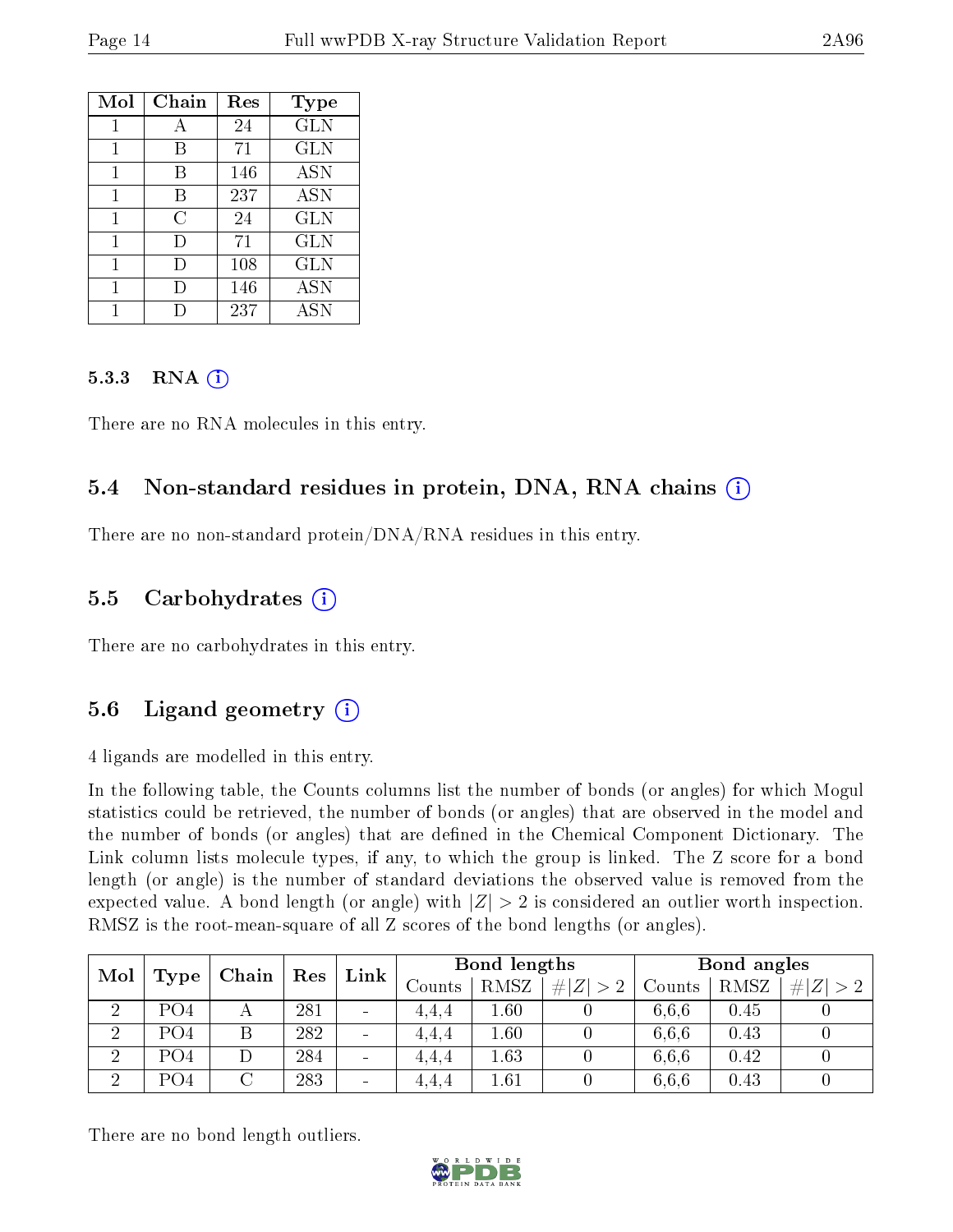There are no bond angle outliers.

There are no chirality outliers.

There are no torsion outliers.

There are no ring outliers.

2 monomers are involved in 3 short contacts:

|  |  | Mol   Chain   Res   Type   Clashes   Symm-Clashes |
|--|--|---------------------------------------------------|
|  |  |                                                   |
|  |  |                                                   |

#### 5.7 [O](https://www.wwpdb.org/validation/2017/XrayValidationReportHelp#nonstandard_residues_and_ligands)ther polymers (i)

There are no such residues in this entry.

#### 5.8 Polymer linkage issues (i)

There are no chain breaks in this entry.

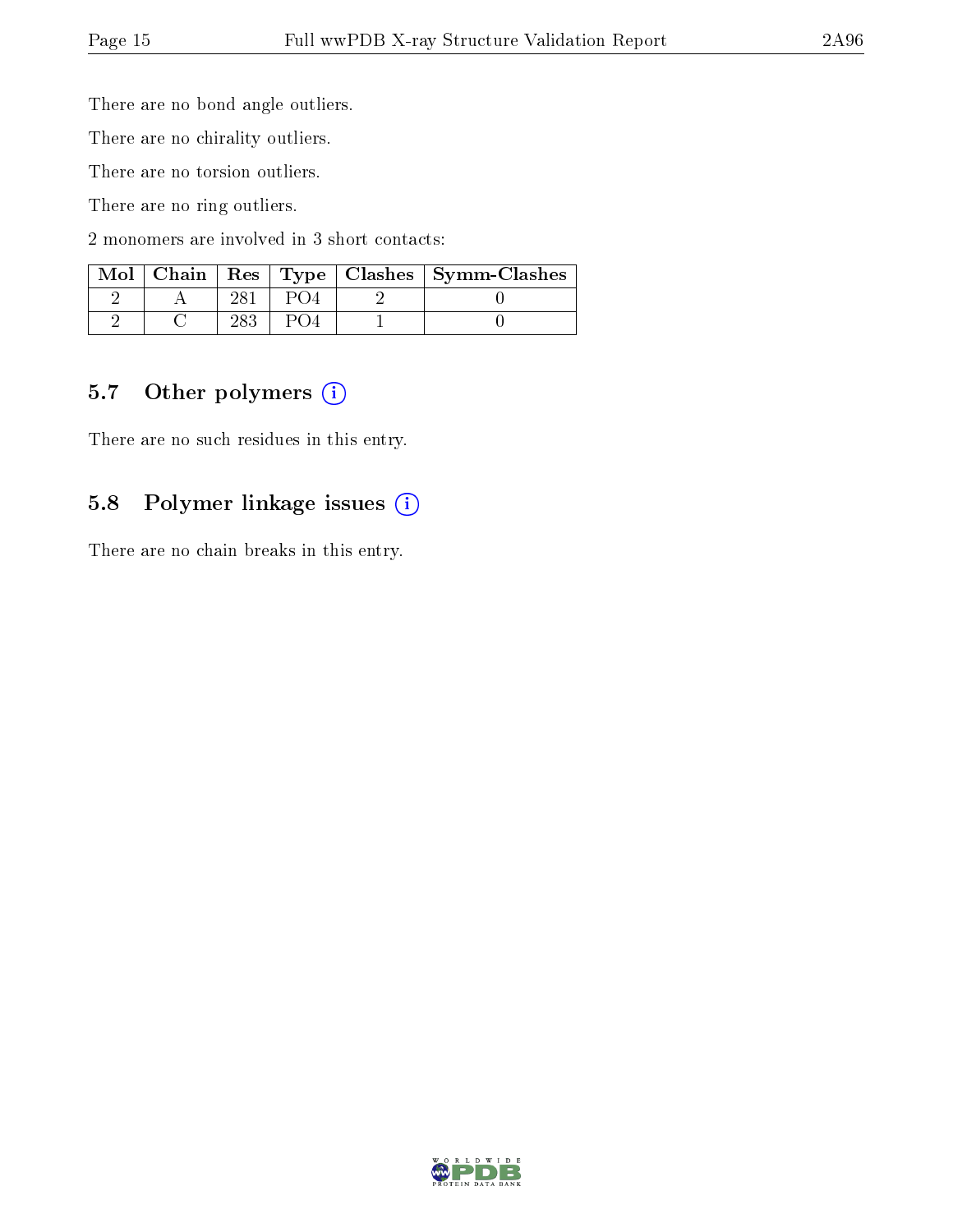## 6 Fit of model and data  $(i)$

## 6.1 Protein, DNA and RNA chains  $(i)$

In the following table, the column labelled  $#RSRZ> 2'$  contains the number (and percentage) of RSRZ outliers, followed by percent RSRZ outliers for the chain as percentile scores relative to all X-ray entries and entries of similar resolution. The OWAB column contains the minimum, median,  $95<sup>th</sup>$  percentile and maximum values of the occupancy-weighted average B-factor per residue. The column labelled ' $Q< 0.9$ ' lists the number of (and percentage) of residues with an average occupancy less than 0.9.

| Mol | Chain                       | Analysed            | ${ <\hspace{-1.5pt}{\mathrm{RSRZ}} \hspace{-1.5pt}>}$ | $\#\text{RSRZ}{>}2$     | $OWAB(A^2)$    | Q <sub>0.9</sub> |
|-----|-----------------------------|---------------------|-------------------------------------------------------|-------------------------|----------------|------------------|
|     |                             | $217/250(86\%)$     | $-0.31$                                               | $1(0\%)$ 91<br>91       | 8, 24, 43, 55  |                  |
|     | B                           | 219/250(87%)        | $-0.36$                                               | $2(0\%)$<br>86<br> 84   | 12, 25, 44, 66 |                  |
|     | $\mathcal{C}_{\mathcal{C}}$ | $217/250(86\%)$     | $-0.16$                                               | 6 $(2\%)$<br>53<br>56   | 11, 27, 46, 57 |                  |
|     | D                           | 219/250(87%)        | $-0.38$                                               | $2(0\%)$<br>86<br>84    | 11, 25, 45, 64 |                  |
| All | All                         | $872/1000$ $(87\%)$ | $-0.30$                                               | 11 $(1\%)$<br>177<br>79 | 8, 26, 45, 66  |                  |

All (11) RSRZ outliers are listed below:

| Mol          | Chain | Res | <b>Type</b> | <b>RSRZ</b> |  |
|--------------|-------|-----|-------------|-------------|--|
| 1            | В     | 23  | MET         | 3.5         |  |
| $\mathbf{1}$ | А     | 24  | <b>GLN</b>  | 3.0         |  |
| 1            | I)    | 23  | MET         | 2.9         |  |
| 1            | D     | 236 | <b>LYS</b>  | 2.5         |  |
| 1            | C     | 146 | <b>ASN</b>  | 2.5         |  |
| 1            | C     | 24  | GLN         | 2.2         |  |
| 1            | В     | 24  | <b>GLN</b>  | 2.1         |  |
| 1            | С     | 62  | ALA         | 2.1         |  |
| 1            | С     | 67  | PRO         | 2.1         |  |
| 1            | C     | 167 | LEU         | 2.0         |  |
| 1            | ( )   | 150 | LYS         | 2.0         |  |

#### 6.2 Non-standard residues in protein, DNA, RNA chains (i)

There are no non-standard protein/DNA/RNA residues in this entry.

#### 6.3 Carbohydrates (i)

There are no carbohydrates in this entry.